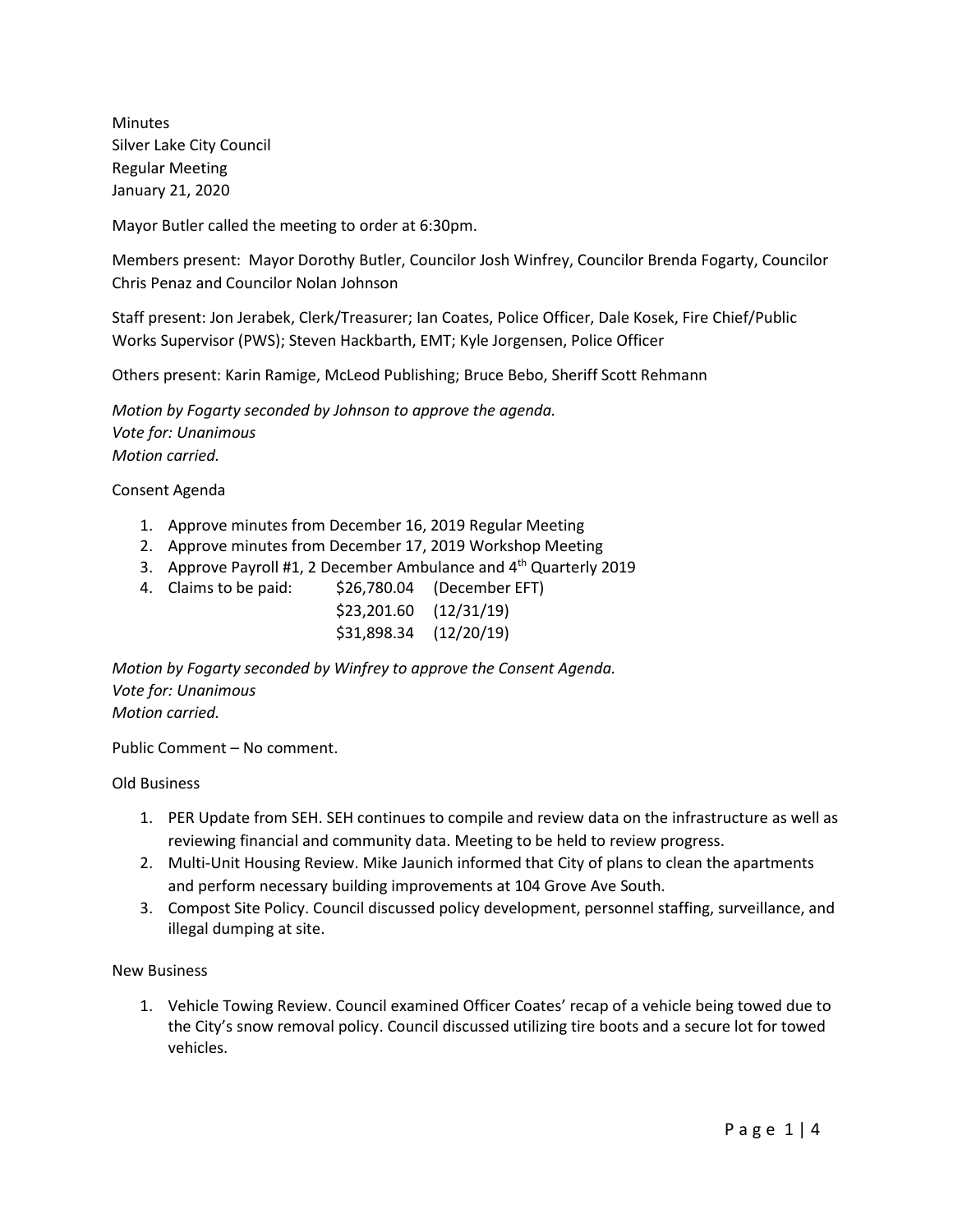2. Resolution 20-01: Resolution Creating the Annual Appointments of the City of Silver Lake. Council reviewed the annual appointments and the new liaison position for Recreation: Parks, Pool and Forestry.

*Motion by Winfrey seconded by Johnson to approve Resolution 20-01. Vote for: Butler, Johnson, Penaz, Winfrey Vote against: Fogarty Motion carried.*

3. Resolution 20-02: Resolution Pre-Authorizing Payments by Clerk's Warrant(s). Annual resolution authorizing the Clerk to pay certain claims prior to Council approval and to utilize Electronic Fund Transfers.

*Motion by Winfrey seconded by Fogarty to approve Resolution 20-02. Vote for: Unanimous Motion carried.*

4. Resolution 20-03: Resolution Declaring City Council Members as Employees of the City. Annual resolution to classify City Council members as employees to be covered under Workers Compensation.

*Motion by Fogarty seconded by Johnson to approve Resolution 20-03. Vote for: Unanimous*

*Motion carried.*

5. Resolution 20-04: Resolution Classifying Fund Balances for Financial Reporting Purposes. Annual resolution classifying the various City fund balances as required by the Governmental Accounting Standards Board.

*Motion by Fogarty seconded by Johnson to approve Resolution 20-04. Vote for: Unanimous Motion carried.*

- 6. Resolution 20-05: Resolution Appointing Election Judges. Judges to serve for Presidential Nomination Primary on March 3, 2020. *Motion by Fogarty seconded by Johnson to approve Resolution 20-05. Vote for: Unanimous Motion carried.*
- 7. Council Meeting Discussion. Council reviewed option for two meetings per month, discussed length of meeting, and holding workshops.

# Department Business

- 1. Public Works
	- a. Request to purchase 100kw generator with cost not to exceed \$3,000. *Motion by Winfrey seconded by Johnson to approve the generator purchase not to exceed \$3,000. Vote for: Unanimous Motion carried.*
	- b. Discussed advertising for full-time Public Works employee, updating job descriptions, and evaluating need for full-time.
	- c. Reviewed PeopleService report for November 2019 operations.
	- d. Discussed clearing of fire hydrants and water service line repair issues.
- 2. Public Safety
	- a. Fire Department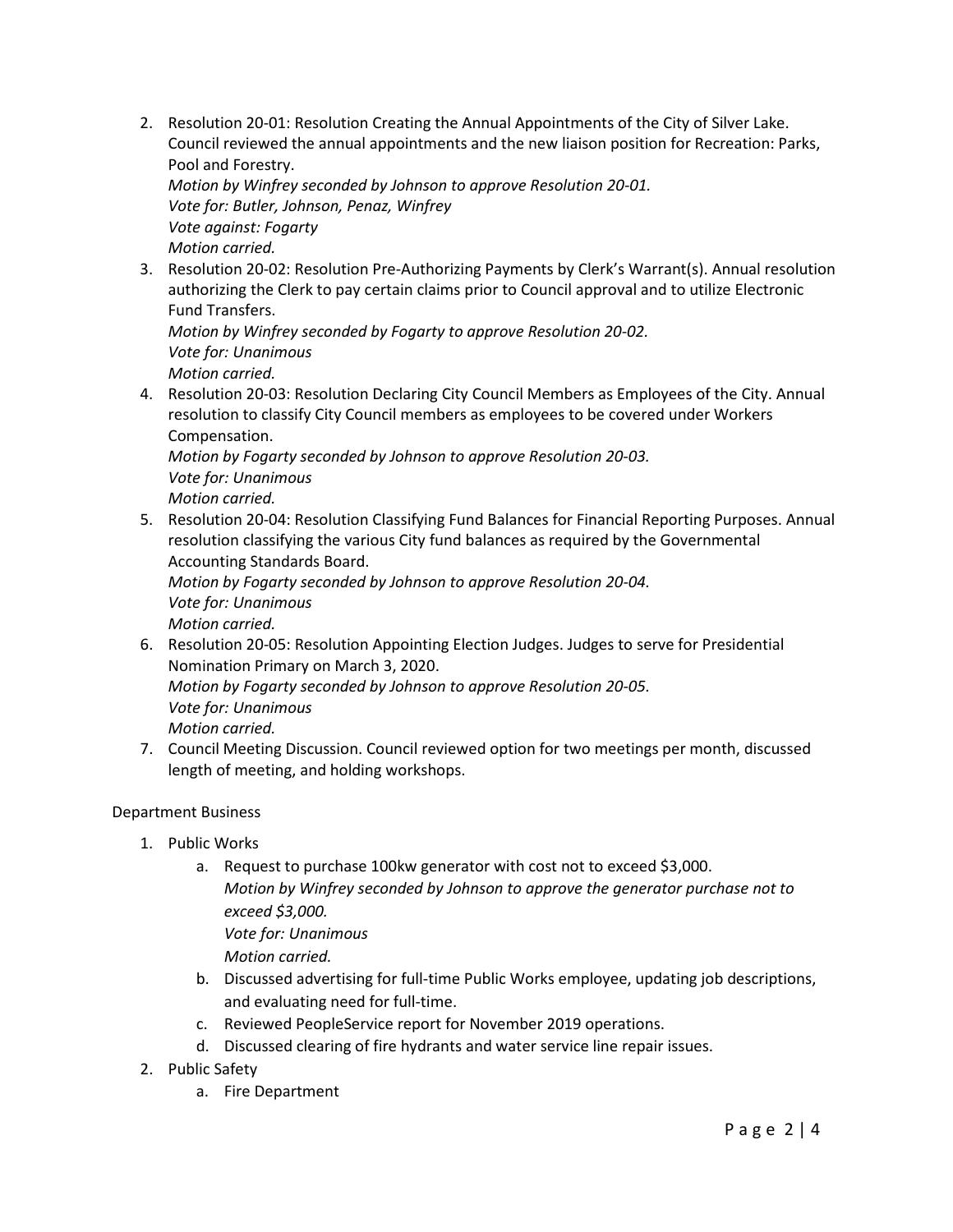- i. Reviewed run report and meeting minutes.
- ii. Engine 1 required a repair for \$1,700.
- iii. Request to approve officers for 2020. *Motion by Winfrey seconded by Penaz to approve Fire Department officers for 2020.*

*Vote for: Unanimous Motion carried.*

- b. Ambulance
	- i. Reviewed run report.
	- ii. Committee of Steve Hackbarth, Michelle Schneider and Mayor Butler to review on-call space.
	- iii. Request to approve officers for 2020. *Motion by Fogarty seconded by Winfrey to approve Ambulance officers for 2020. Vote for: Unanimous Motion carried*.
- c. Police Department
	- i. Reviewed monthly call list.
	- ii. Discussed procedure for selling impounded cars.
	- iii. Sheriff Rehmann informed the Council on City participation in a headlight replacement program.
- 3. Municipal Liquor Store
	- a. Sales for December were \$46,249.94 with a profit of \$4,897.54. Year-to-date sales were \$538,637.15 with a net profit of \$40,224.04.
	- b. End of year inventory audit performed and passed.
	- c. Continue to advertise for Lead Bartender position.
	- d. Request to approve annual review for Sarah Kahn. *Motion by Winfrey seconded by Johnson to approve annual review of part-time Bartender Sarah Kahn and to retain with no wage increase due to receiving maximum pay for position. Vote for: Unanimous Motion carried.*
	- e. Request to approve annual review for Bonnie Dahl. *Motion by Penaz seconded by Johnson to approve annual review of part-time Bartender Bonnie Dahl and to retain with no wage increase due to receiving maximum pay for position. Vote for: Unanimous*

*Motion carried.*

- f. Reviewed outline of agreement for Auditorium use by Brenda Garoutte for business. *Motion by Winfrey seconded by Penaz to approve the agreement with Brenda Garoutte for use of the Auditorium for a business. Vote for: Unanimous Motion carried.*
- 4. Community Development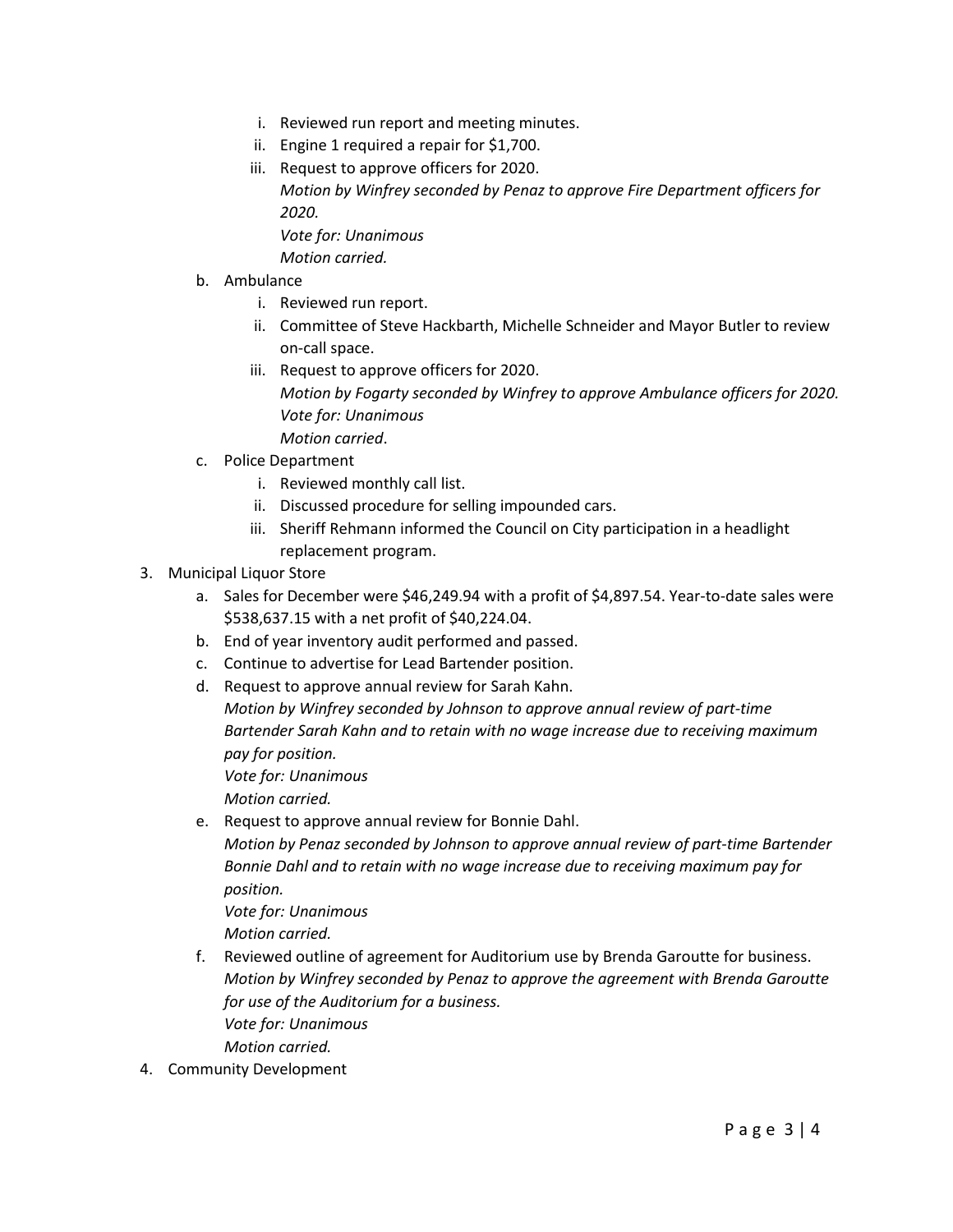- a. Planning Commission met and held Public Hearing for reviewing Comprehensive Plan on January 14 and voted to approve updated plan. *Motion by Fogarty seconded by Johnson to approve the updated Comprehensive Plan. Vote for: Unanimous Motion carried.*
- b. Planning commission discussed holding contest for new City logo and slogan and continues to draft development proposal for Main Street lots.
- c. Reviewed end of year swimming pool summary with an operating deficit of \$42,238.95 for 2019.
- 5. Administration
	- a. Reviewed December Treasurer's Report.
	- b. Examined quote from Electronic Servicing for broadcasting Council meetings.
	- c. Request to approve COLA report for 2020. *Motion by Penaz seconded by Winfrey to approve 2020 COLA report with addition of Police Officer Kyle Jorgensen. Vote for: Unanimous Motion carried.*
	- d. Request to approve Election Judge pay for 2020 elections. *Motion by Fogarty seconded by Johnson to approve Election Judge pay for 2020 at \$10.53. Vote for: Unanimous*

*Motion carried.*

e. Request from Deputy Clerk Wicklund-Kurth to receive hourly compensation when attending MMBA meetings as an MMBA Director. *Motion by Penaz seconded by Johnson to approve compensation for attending up to 8* 

*MMBA meetings for 2020. Vote for: Unanimous*

- *Motion carried.*
- f. Discussion on shared services with Lester Prairie.

Open Discussion

1. Discussion on timecards and recording daily tasks.

*Motion by Winfrey seconded by Johnson to adjourn this regular meeting of the Silver Lake City Council. Vote for: Unanimous Motion carried.*

Meeting adjourned at 9:32pm.

Seal of the City:

Jon Jerabek, Clerk/Treasurer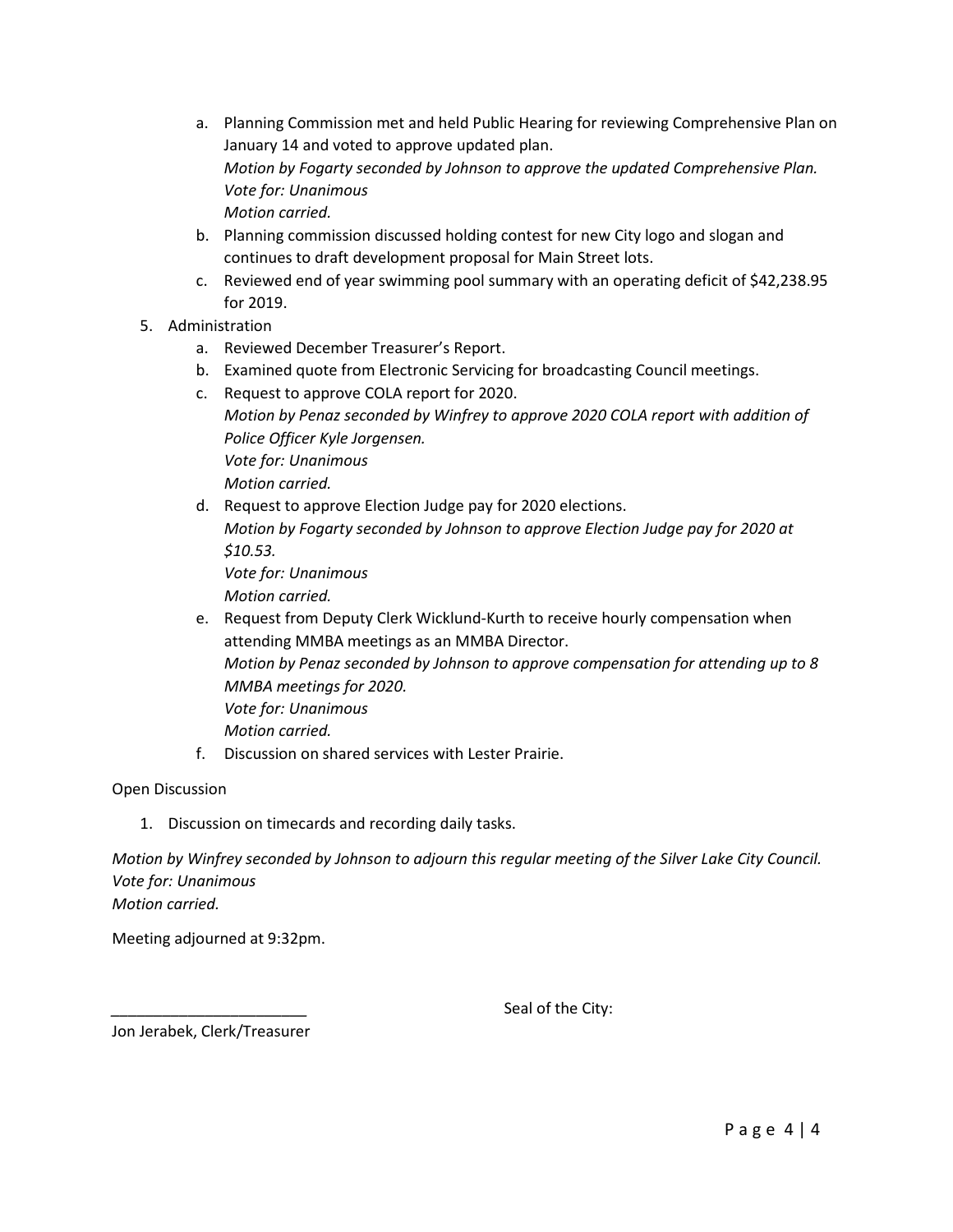# **CITY OF SILVER LAKE** \_\_\_\_\_\_\_\_\_\_\_\_\_\_\_\_\_\_\_\_\_\_\_\_\_\_\_\_\_\_\_\_\_\_\_\_\_\_\_\_\_\_\_\_\_\_\_\_\_\_\_\_\_\_\_\_\_\_\_\_\_\_\_\_

### **RESOLUTION 20-01: RESOLUTION CREATING THE ANNUAL APPOINTMENTS OF THE CITY OF SILVER LAKE**

\_\_\_\_\_\_\_\_\_\_\_\_\_\_\_\_\_\_\_\_\_\_\_\_\_\_\_\_\_\_\_\_\_\_\_\_\_\_\_\_\_\_\_\_\_\_\_\_\_\_\_\_\_\_\_\_\_\_\_\_\_\_\_\_

**WHEREAS,** the City of Silver Lake has various committees to fill and statutory obligations to fulfill, and

**WHEREAS,** in order to effectively and properly maintain the operations of the City of Silver Lake, the Mayor makes annual appointments to committees and appoints various positions,

**THEREFORE BE IT RESOLVED**, that the City Council of Silver Lake approves the following appointments for a term of one year to end on the  $31<sup>st</sup>$  day of December in the year 2020:

| <b>Official City Depositories</b>                                       | <b>First Community Bank</b><br>Minnesota Municipal Money Market Fund |  |
|-------------------------------------------------------------------------|----------------------------------------------------------------------|--|
| <b>Official Newspaper</b>                                               | McLeod County Chronicle                                              |  |
| <b>City Attorney</b>                                                    | Gavin, Janssen & Stabenow, LTD                                       |  |
| <b>Acting Mayor</b>                                                     | Councilor Josh Winfrey                                               |  |
| <b>Deputy Weed Inspector</b>                                            | Public Works Supervisor Dale Kosek                                   |  |
| <b>Civil Defense Director/</b><br><b>Emergency Response Coordinator</b> | <b>Sheriff Scott Rehmann</b>                                         |  |
| <b>City Administration Liaison</b>                                      | Mayor Dorothy Butler                                                 |  |
| <b>Public Works Liaison</b>                                             | Councilor Josh Winfrey                                               |  |
| <b>Public Safety Liaison</b>                                            | Mayor Dorothy Butler                                                 |  |
| <b>Municipal Liquor Dispensary Liaison</b>                              | <b>Councilor Chris Penaz</b>                                         |  |
| <b>Community Development/</b><br><b>Planning Commission Liaison</b>     | Councilor Nolan Johnson                                              |  |
| <b>Recreation:</b><br>Parks, Pool & Forestry Liaison                    | Councilor Brenda Fogarty                                             |  |
| <b>Assistant to all Liaisons</b>                                        | Mayor Dorothy Butler                                                 |  |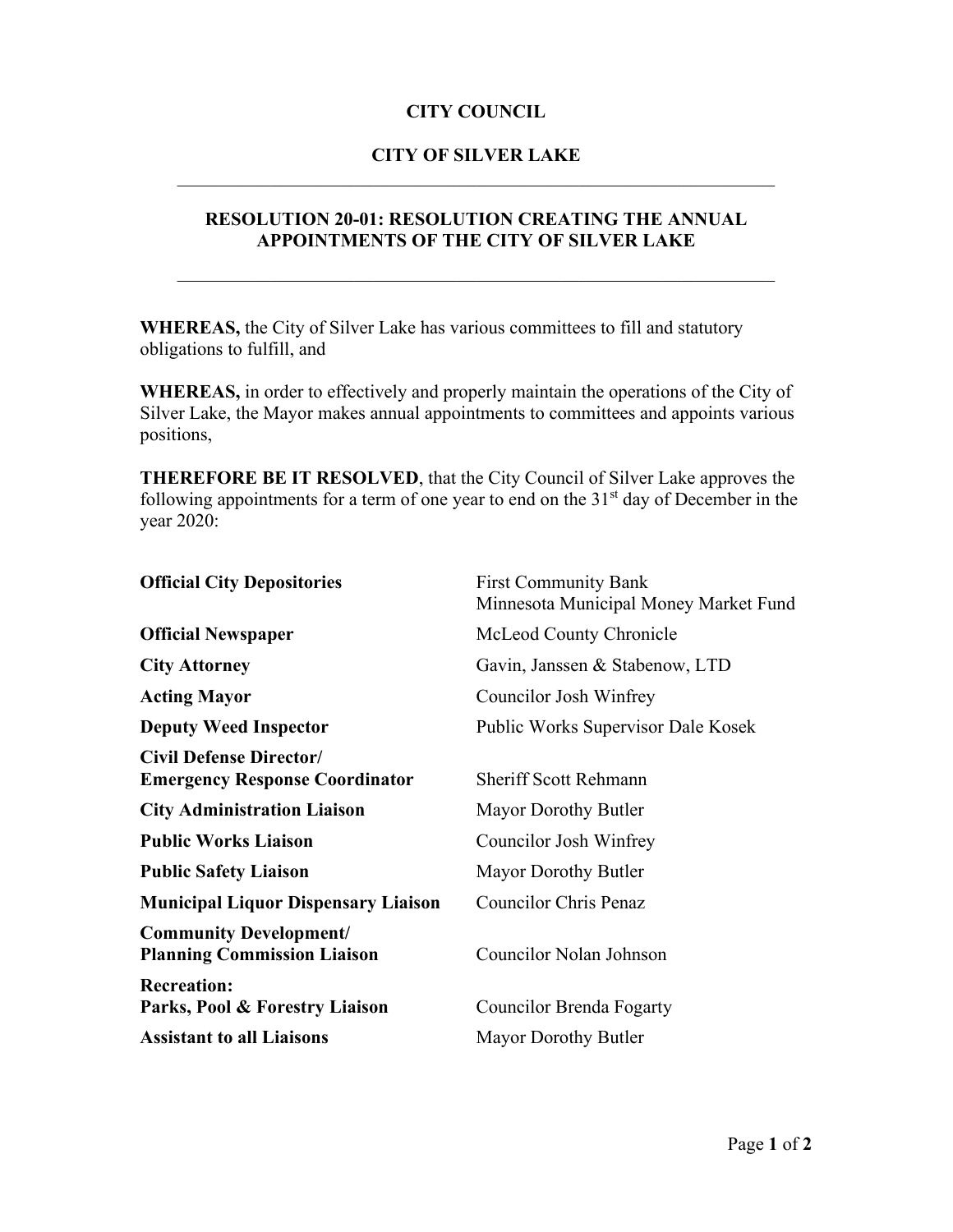| <b>Regular Meeting Dates &amp; Times</b> | 3 <sup>rd</sup> Monday of the month except January and<br>February on 3 <sup>rd</sup> Tuesday.<br>Quarterly meetings on April $6th$ , July $6th$ , &<br>Oct. $5th$ .<br>All meetings start at 6:30pm unless<br>otherwise noted. |
|------------------------------------------|---------------------------------------------------------------------------------------------------------------------------------------------------------------------------------------------------------------------------------|
| <b>Economic Development Authority</b>    | Members of the City Council                                                                                                                                                                                                     |
| <b>Personnel Committee</b>               | Mayor Dorothy Butler<br><b>Councilor Chris Penaz</b><br>Department Head Jon Jerabek                                                                                                                                             |

Resolution passed this 21<sup>st</sup> day of January 2020.

Seal of the City:

Dorothy Butler, Mayor

Jon Jerabek, Clerk/Treasurer

 $\overline{\phantom{a}}$  , and the set of the set of the set of the set of the set of the set of the set of the set of the set of the set of the set of the set of the set of the set of the set of the set of the set of the set of the s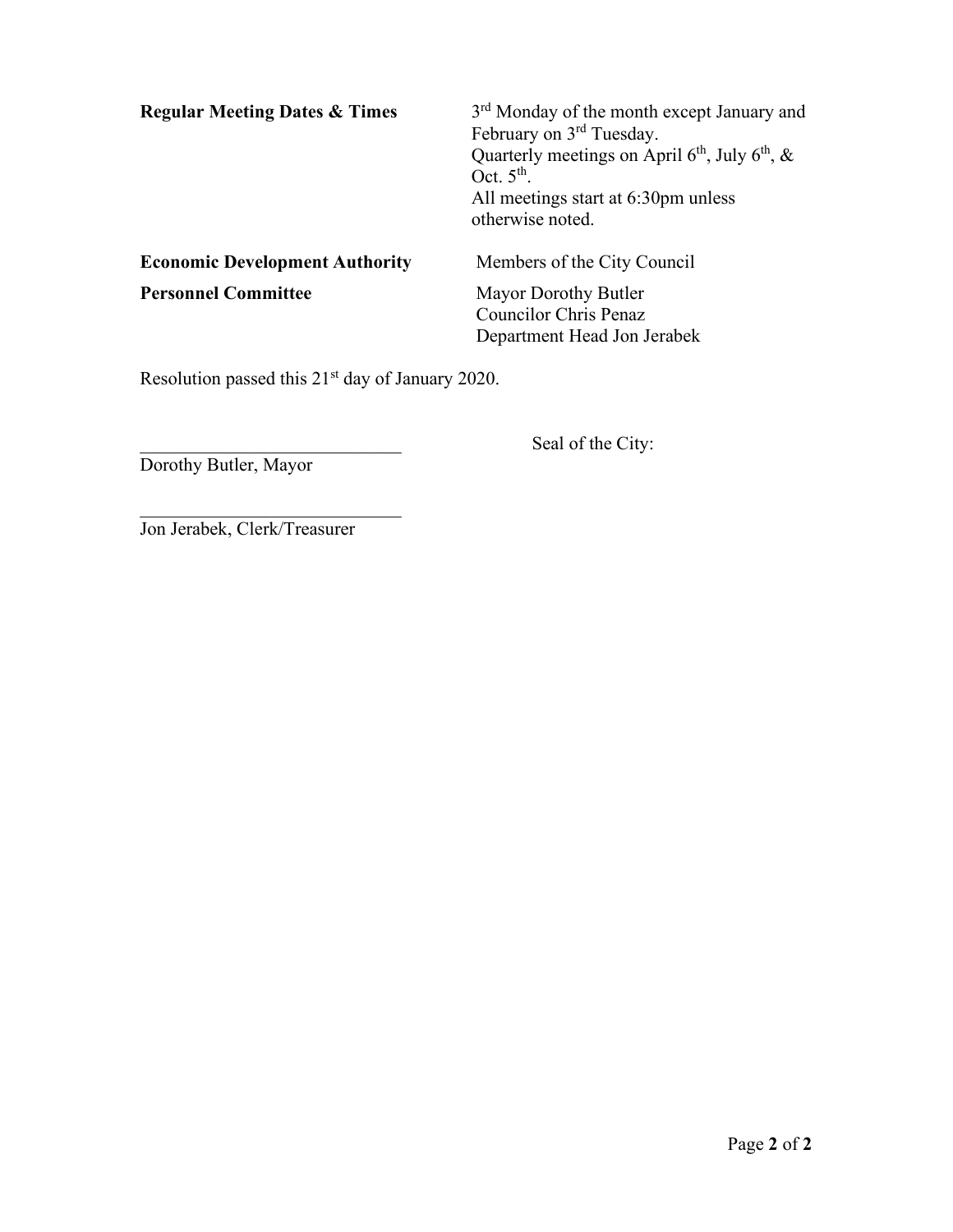#### **CITY OF SILVER LAKE** \_\_\_\_\_\_\_\_\_\_\_\_\_\_\_\_\_\_\_\_\_\_\_\_\_\_\_\_\_\_\_\_\_\_\_\_\_\_\_\_\_\_\_\_\_\_\_\_\_\_\_\_\_\_\_\_\_\_\_\_\_\_\_\_

### **RESOLUTION 20-02: RESOLUTION PRE-AUTHORIZING PAYMENTS BY CLERK'S WARRANT(S)**

\_\_\_\_\_\_\_\_\_\_\_\_\_\_\_\_\_\_\_\_\_\_\_\_\_\_\_\_\_\_\_\_\_\_\_\_\_\_\_\_\_\_\_\_\_\_\_\_\_\_\_\_\_\_\_\_\_\_\_\_\_\_\_\_

**BE IT RESOLVED**, that the City Clerk/Treasurer is hereby authorized to issue warrant(s), drawn on the proper fund, for the following expenditures:

All utilities, (water, sewer, electrical, natural gas, telephone, etc.), postage, payroll activity, annual lease payments, monthly insurance premiums, liquor store inventory supplies, purchases under two thousand dollars, and other contractual payments under which a contract was previously approved by the City Council.

Said claims to be paid upon proper presentation of claim.

**BE IT FURTHER RESOLVED**, that the City Clerk/Treasurer, is hereby authorized to utilize Electronic Funds Transfer directly from the City account at First Community Bank in the payment of the above-mentioned claims provided that all such claims be presented to the Council for its review at its next regularly scheduled meeting.

Adopted by the City Council this 21<sup>st</sup> day of January 2020.

Dorothy Butler, Mayor

Seal of the City:

Jon Jerabek, Clerk/Treasurer

 $\mathcal{L}_\text{max}$  , where  $\mathcal{L}_\text{max}$  , we are the set of the set of the set of the set of the set of the set of the set of the set of the set of the set of the set of the set of the set of the set of the set of the set of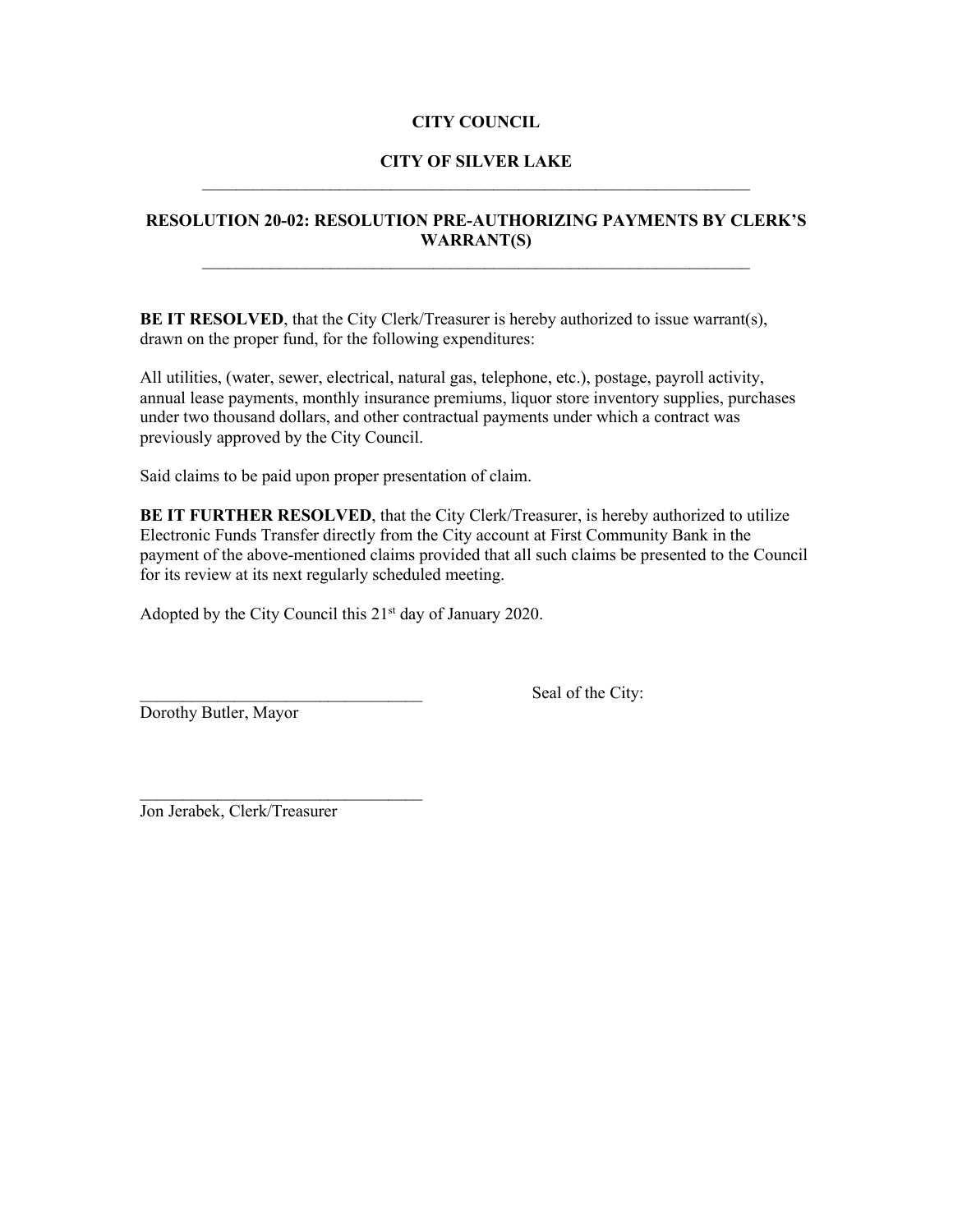### **CITY OF SILVER LAKE**  $\mathcal{L}_\mathcal{L}$  , and the contribution of the contribution of the contribution of the contribution of the contribution of the contribution of the contribution of the contribution of the contribution of the contribution of

#### **RESOLUTION 20-03: RESOLUTION DECLARING CITY COUNCIL MEMBERS AS EMPLOYEES OF THE CITY**  $\mathcal{L}_\text{max}$  , and the contribution of the contribution of the contribution of the contribution of the contribution of the contribution of the contribution of the contribution of the contribution of the contribution of t

**WHEREAS**, Chapter 3, Section 7, Subd 1, of the Silver Lake City Code states that all elected officials shall receive a salary, a term that implies employment, and

**WHEREAS**, City Council Members in the performance of their duties, are exposed to minimal risk that could cause injury, and

**WHEREAS**, the City Council of the City of Silver Lake has determined that Workers Compensation benefits, as provided to Council Members, not only protects the Council Members in the performance of their duties for the benefit of the City but also protects the City's funds should a serious accident occur to a Council Member, and

**WHEREAS**, the offering of Workers Compensation from the League of Minnesota Cities Insurance Trust is of a low cost such that the cost of protection is insignificant to any reasonable City operations,

**THEREFORE BE IT RESOLVED**, that the City Council of the City of Silver Lake hereby declares a City Council Member an employee of the City eligible for benefits such as Workers Compensation.

Adopted by the City Council this 21<sup>st</sup> day of January 2020.

Dorothy Butler, Mayor

Seal of the City:

 $\mathcal{L}_\text{max}$  , where  $\mathcal{L}_\text{max}$  is the set of the set of the set of the set of the set of the set of the set of the set of the set of the set of the set of the set of the set of the set of the set of the set of the se Jon Jerabek, Clerk/Treasurer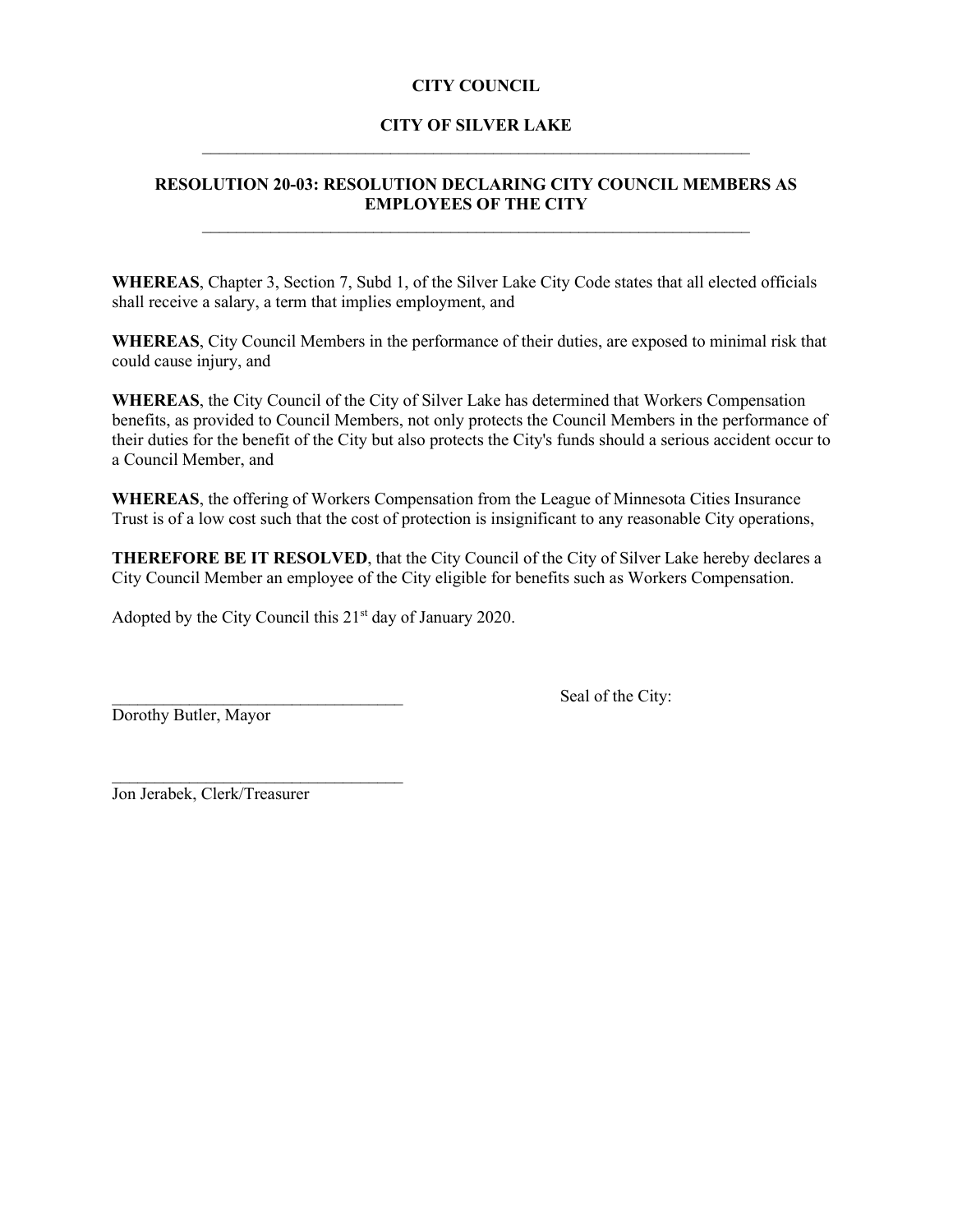#### **CITY OF SILVER LAKE**

 $\mathcal{L}_\mathcal{L}$  , and the contribution of the contribution of the contribution of the contribution of the contribution of the contribution of the contribution of the contribution of the contribution of the contribution of

### **RESOLUTION 20-04: RESOLUTION CLASSIFYING FUND BALANCES FOR FINANCIAL REPORTING PURPOSES.**

\_\_\_\_\_\_\_\_\_\_\_\_\_\_\_\_\_\_\_\_\_\_\_\_\_\_\_\_\_\_\_\_\_\_\_\_\_\_\_\_\_\_\_\_\_\_\_\_\_\_\_\_\_\_\_\_\_\_\_\_\_\_\_\_

**WHEREAS**, the City of Silver Lake previously specified ending fund balances for the various City budgets as reserved, designated or unreserved; and

**WHEREAS**, the Governmental Accounting Standards Board (GASB) issued Statement No. 54, Fund Balance Reporting and Governmental Fund Type Definitions in February, 2009, which requires City Councils to make certain decisions regarding the use of resources and classifications of ending fund balance in order for the annual financial reports and audits to be in compliance with generally accepted accounting principles; and

**WHEREAS**, in accordance with the City's General Fund Balance Policy the Council shall annually classify fund balances for the purpose of Financial Reporting into the following: Restricted, Committed, Assigned, and Unassigned.

**NOW THERFORE BE IT RESOLVED**, by the Silver Lake City Council that the following classifications be applied to the corresponding funds for the 2020 Financial Reporting period:

| Fund                         | Classification |
|------------------------------|----------------|
| 101-General Fund             | Unassigned     |
| 204-Ambulance Fund           | Committed      |
| 205-Fire Fund                | Committed      |
| 305-2007A Bond Fund          | Restricted     |
| 315-Silver Edge Bond         | Restricted     |
| 317-2013A GO Improvement     | Restricted     |
| 404-PW Equip Fund            | Assigned       |
| 405-Parks & Pool Fund        | Assigned       |
| 407-Police Squad Fund        | Assigned       |
| 408-Ambulance Unit Fund      | Assigned       |
| 411-PW Streets Fund          | Assigned       |
| 414-Forefeiture Fund         | Assigned       |
| 416-Aud. Repair Fund         | Assigned       |
| 417-Grove Ave Reconstruction | Assigned       |
| 418-Main Street Fund         | Assigned       |
| 801-Fire Equip Fund          | Committed      |
| 803-EDA Fund                 | Committed      |
| 804-Ambulance Equip Fund     | Committed      |
|                              |                |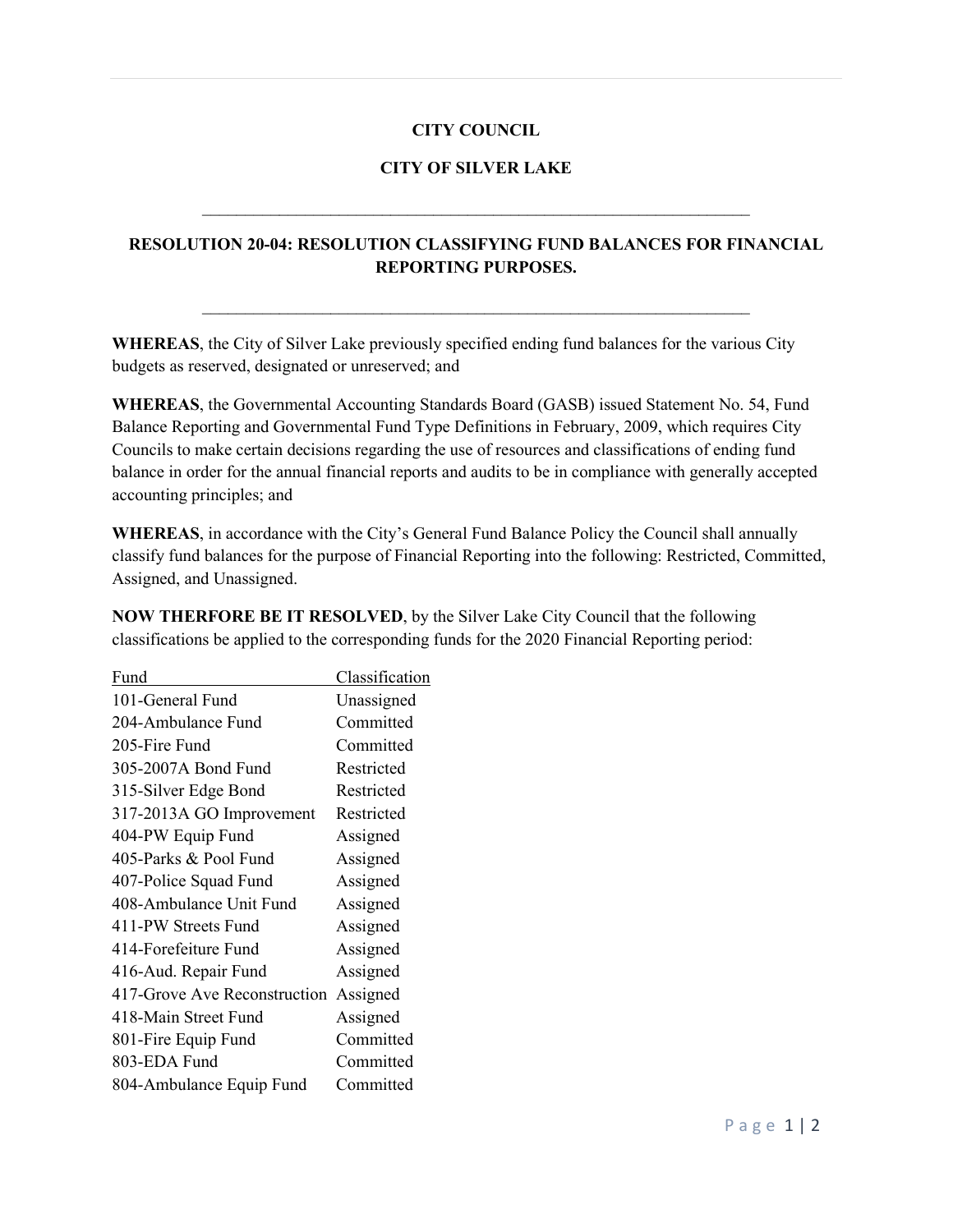**NOW THEREFORE BE IT FURTHER RESOLVED THAT,** the City Clerk/Treasurer is to review the above Fund Balances at year end and if any fund balance is found to be in a deficit that fund balance is to be classified as: Unassigned.

Adopted this 21st day of January 2020.

Seal of the City:

Dorothy Butler, Mayor

Jon Jerabek, Clerk/Treasurer

 $\mathcal{L}_\text{max}$  , where  $\mathcal{L}_\text{max}$  , we have the set of the set of the set of the set of the set of the set of the set of the set of the set of the set of the set of the set of the set of the set of the set of the set of